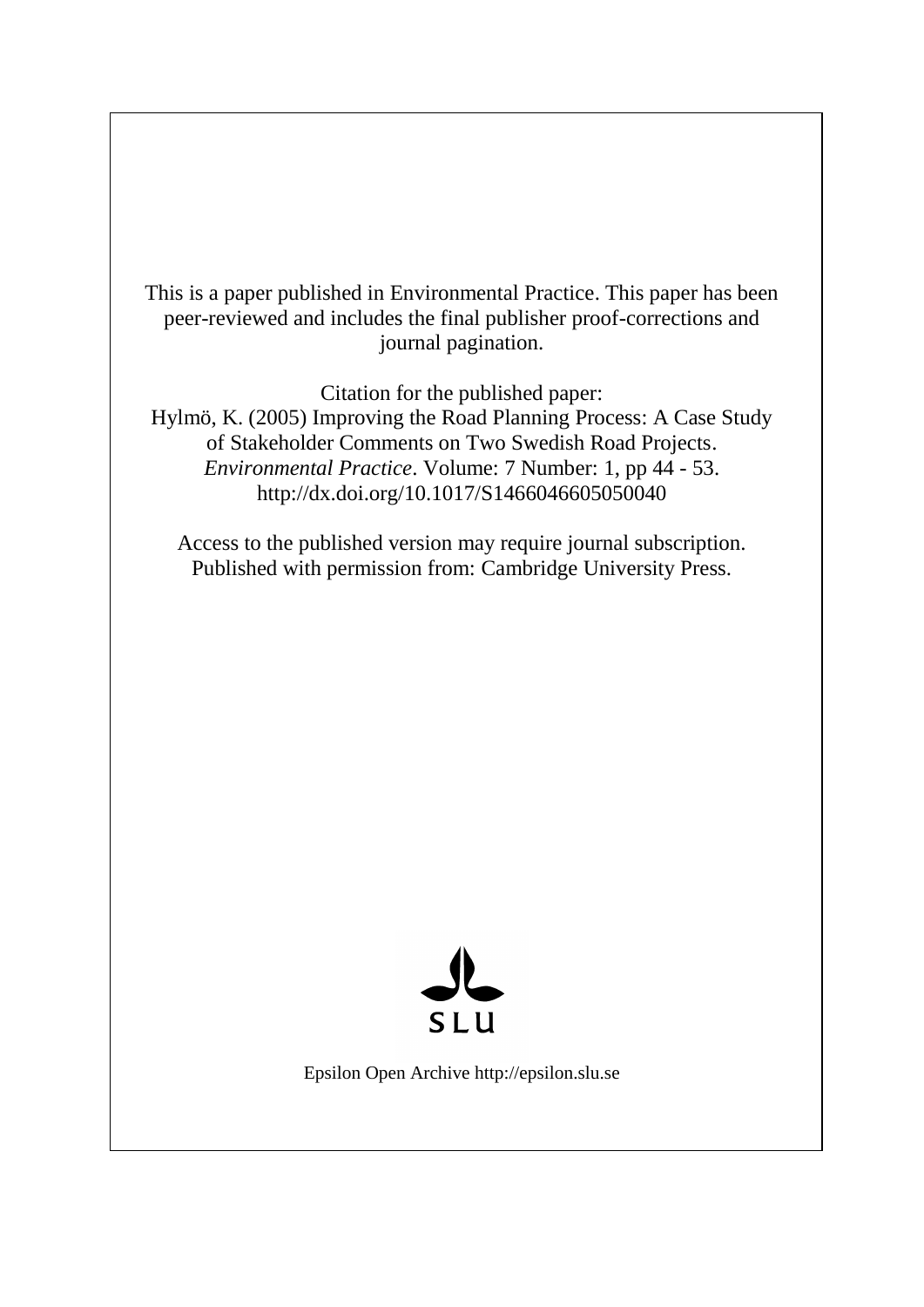# **Improving the Road Planning Process: A Case Study of Stakeholder Comments on Two Swedish Road Projects**

Kajsa Hylmö

**Two Swedish road projects were studied to find ways to shorten the time spent in the road planning process. The results indicated that the road projects developed very differently. One planning project developed rather smoothly, while the other received an escalating flood of letters. Concerns about the environment and landscape were present in the majority of these letters, pointing to the importance of involving the expertise of landscape planners or environmentalists in the management of road development projects. This article's conclusion stresses the importance of inviting early submission of viewpoints and of responding to people's questions in order to achieve acceptance of a project; it also stresses the significance of keeping communication open with affected sectors of the public from the very beginning of a project.**

**Environmental Practice 7:44–53 (2005)**

The Department of Landscape Planning at Alnarp, Sweden, was contacted by the Royal Swedish Academy of Engineering Sciences (Kungliga Ingenjörsvetenskapsakademin, or IVA) to identify ways to decrease the amount of time spent planning and developing new roads. According to Dittmar (2000), early public involvement saves both time and money. The assumption made by researchers at Alnarp was that the amount of time spent in the road planning process would be determined by how quickly the project manager could achieve general acceptance. Achieving general acceptance can be understood as meeting expectations for the project in the eyes of official authorities as well as among the general public (National Research Council, 1989). If general acceptance is necessary for project

success, is an understanding of how to meet expectations also necessary? The present study discusses the fulfillment of expectations necessary to the acceptance process.

I begin this article with an overview of road planning processes and expectations in Sweden. Next, I describe the results from the IVA/Alnarp study of communication processes during different phases of road planning and development in Sweden, focusing on perceptions of acceptability among state and government officials and the general public. Finally, I discuss practical implications of these results for future road planning projects.

# **Road Planning in Sweden**

The Swedish Road Administration (SRA) follows a sequence of stages. Table 1 shows the different stages of the planning process and what is to be determined at each stage (Vägverket Publikation, 2002a). During the initial stage, the prefeasibility phase, no commitment to build or improve a road is taken. Decisions are made at the end of the prefeasibility stage by the SRA's head office (as opposed to investigators at the regional offices). If the results of the prefeasibility stage are favorable and receive approval, the next stage, the feasibility phase, is initiated. During the feasibility phase, corridors for possible location of the road are defined. Material supporting the decision is brought forward, and the decision itself is postponed until after the planning phases' investigations are completed. The head office identifies its preferred alternative and presents its recommendation to the Swedish government, which makes the final decision. The prefeasibility and feasibility stages taken together comprise the umbrella road planning phase. One particularly significant report produced during the road planning phase is the environmental impact report (EIR), which basically contains the same information as an EIR in the United States. The EIR is continued during the sub-

*Affiliation of author:* Department of Landscape Planning, Swedish University of Agricultural Sciences, Alnarp, Sweden

*Address correspondence to:* Kajsa Hylmö, Landscape Architect and Planner, Department of Landscape Planning, Swedish University of Agricultural Sciences, PO Box 58, SE-230 53, Alnarp, Sweden;  $(fax) + 46$  40 46 54 26; (e-mail) kajsa.hylmo@lpal.slu.se.

<sup>©</sup> 2005 National Association of Environmental Professionals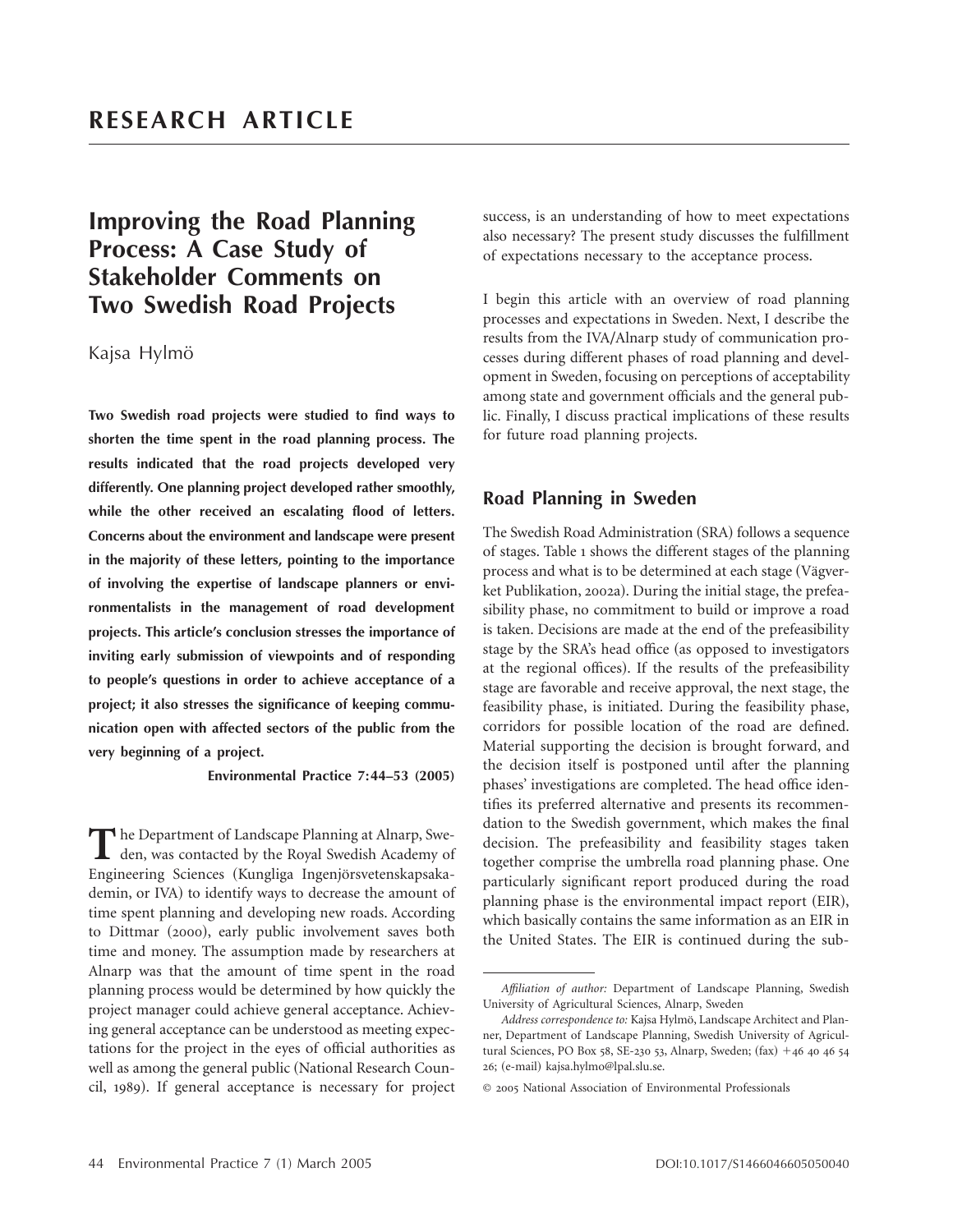| <b>Stage</b>  |                                              | Finding Out. $\ldots$                                             |
|---------------|----------------------------------------------|-------------------------------------------------------------------|
| Road planning | Prefeasibility study<br>Feasibility study    | IF the road should be built<br>WHERE to locate the road           |
| Road design   | Preliminary design plan<br>Construction plan | WHAT the physical needs for the road are<br>HOW to build the road |

Table 1. The stages of Swedish road planning and road design phases (Vägverket Publikation, 2002a)

sequent road design phases, where the layout of the road and the EIR are finalized (Vägverket Publikation, 2002b).

Before the planning phases are concluded, Swedish law requires the SRA to hold public meetings and exhibitions to facilitate the public's participation in the planning process (Vägverket, 2001). Texts and illustrations of the work based on collection of basic data, analysis, and synthesis, in addition to all conclusions made, are published and presented to the general public. People are to be given the opportunity to reflect on the material and to write any submissions within a set period of time, usually not less than a month following such an exhibition. It is the responsibility of the SRA to respond to written submissions in writing (Vägverket, 2001).

# **Methodology**

I examined the acceptance process as it developed during the planning stages. Two similar road projects were selected for me by the SRA, which asked me to provide a study.

#### Road Projects

Both roads are located in the county of Skåne in southern Sweden (Figure 1). One is the road, Väg 17, at Marieholm (Vägverket Skåne, 2003b), and the other is the road E22 between Hörby Norra and Kristianstad (Vägverket Skåne, 2003a). In both cases, bypasses around the towns were planned. According to the investigator in charge, an expansion of E22 had been discussed for 40 years.

The two projects were comparable in many ways. They were both in the same part of the country; the processes ran almost simultaneously; they affected similar categories of people (e.g., farmers and commuters); and both projects concerned areas with strong environmental preservation and protection values. Furthermore, both bypasses were difficult to plan because of passages through land containing sensitive environmental areas—natural habitats, sites of cultural heritage, and valuable grounds for recreation and open-air activities.

Despite the similarities between the two projects, there were also differences. For example, one important difference was that E22 is part of the comprehensive European road system, whereas Väg 17 is a connector road between the east and west coast of southern Sweden. A fair amount of traffic passes through all the towns involved. This is particularly true of Väg 17, because the town of Marieholm is still spread out along the road, an old cultural pattern common in southern Sweden (Emanuelsson et al., 1985).

#### Time Frames

The current study was initiated in 2001 and encompassed the road planning process of both roads. The two road projects were already underway at the outset of the study,



**Figure 1.** The two roads studied in this article, Väg 17 and E22, are located in Skåne, southern Sweden.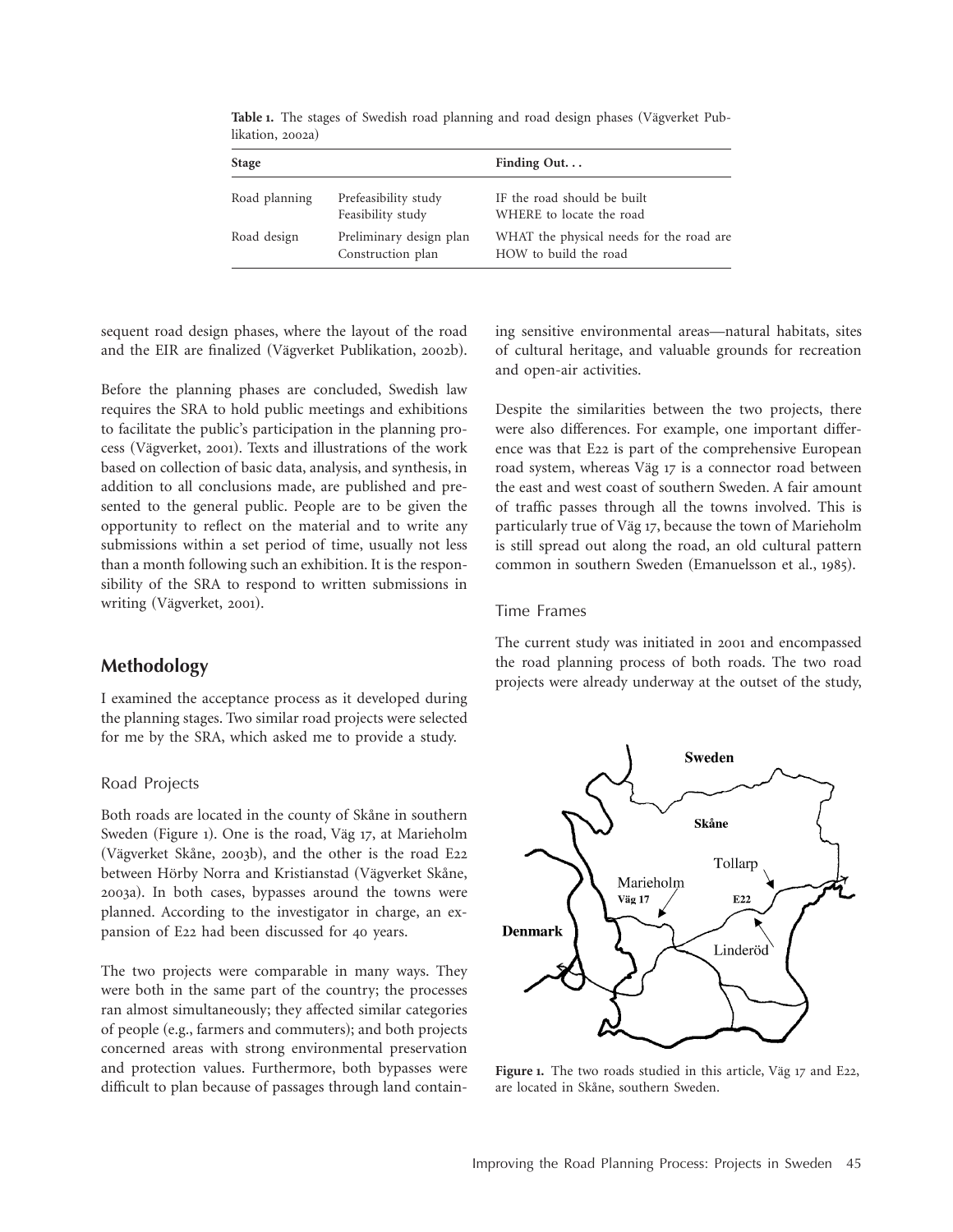but the material gathered was derived from the entire planning stage (see Table 1). Material was gathered from the beginning of the prefeasibility phases of the two projects, through the feasibility phases, and ending with the official period allowed for submission of comments on exhibitions and documents (including the EIRs). Project Väg 17 was initiated in 1996 and completed in the summer of 2002. The E22 project started in the summer of 1998, ending the feasibility phase and its EIR in the spring of 2001.

### Methods

The present study of the acceptance processes among the general public in the context of road planning and development employed several methods. Meetings and interviews were arranged with professionals in the road planning field, interviews with project managers and people from the general public were conducted, official meetings were attended and, perhaps most important, submissions to the SRA were studied.

The first contact was established in an initial meeting with the SRA and professionals involved in road planning. The SRA commissioners (mainly technicians) and university people from disciplines in sociology, biology, and landscape planning were part of the group. (In Sweden, landscape architects and planners are specialists similar to professionals in environmental fields in the US.) This group met for a full day on seven occasions, evenly dispersed over the study period. In addition, half-day interviews with both project managers were conducted at the SRA. The interviews were designed to identify project management's perception of how information was exchanged with the general public at the outset of the project, as well as the perceived extent to which the general public was invited to and took the opportunity to communicate their information and opinions to the project leaders.

Second, all incoming letters sent to the SRA were analyzed to identify patterns of interaction between project management, local and state government, and the general public. Three hundred and thirty-five letters were registered at the SRA: 271 were sent by laypeople and 64 by community and government officials. Each letter was categorized according to the time period during which it was sent: the prefeasibility phase, the feasibility phase, or the period allowed for submissions after the feasibility exhibition.

Third, the letters were examined to identify key points of controversy presented by the letter writers. Each individual letter typically dealt with several issues, and commonly each issue was justified by a number of arguments. The issues, "Main Topics," and their justifications, "Arguments," were sorted and entered into Microsoft Excel for processing. Arrangement of data in levels helped establish connections between the diversity of elements that appeared (see Figure 2). On the lowest level, the data formed many small clusters, here called "Argument Groups." Various connections could be established between the Argument Groups, and a number of groupings called "Aspects" formed. Three overarching categories formed "Main Topics": the road, communication, and analysis. Positive and negative statements were easily distinguished, because people submitting their written arguments clearly stated their opinion as to what they felt was good or bad regarding the road project.

Additionally, informal interviews and conversations with laypeople were included to substantiate the results derived from the written letters. Field notes were continuously taken during all interviews. The notes consisted of people's conceptions of the SRA, their response to what was going on, the information they had received, the source of that information, and their levels of satisfaction with the project. These notes were used to support findings in the letters.

### **Results**

The study of acceptance processes during road planning and development explored whether differences in communication or perceptions of project-related risks—based on the extent to which project leaders collect and respond to information and opinions from the public—may lead to



**Figure 2.** All arguments in the letters were sorted into Main Topics, Aspects, and Argument Groups. Typically, each letter contained one or two Main Topics, several Aspects, and many Argument Groups.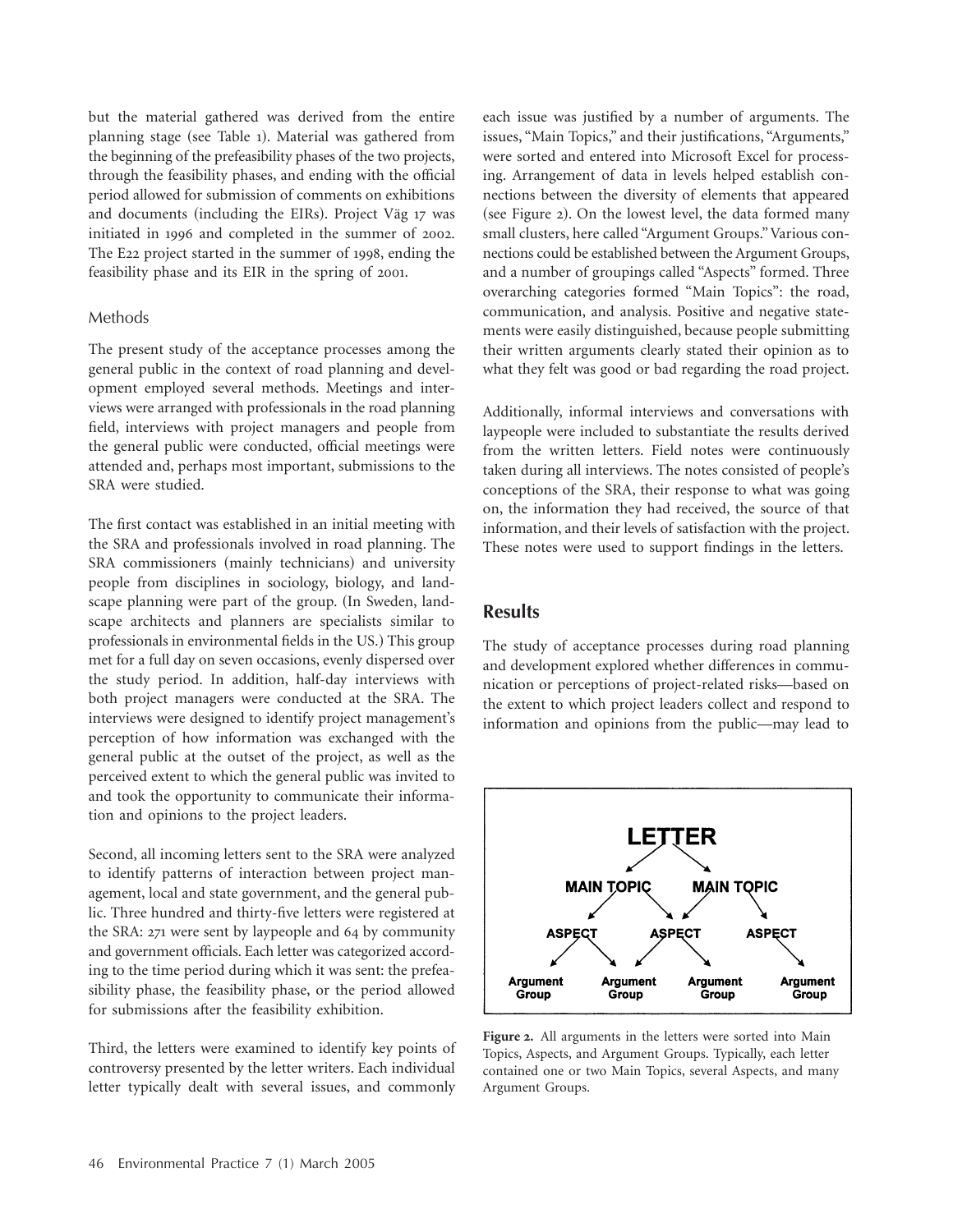different project outcomes. Analysis of the number of letters in the different time periods showed an imbalance. The contents of the letters indicated three important themes, or Main Topics: the physical object, the dialogue, and analysis. These themes pointed to major differences between the two otherwise very similar road projects.

#### All Letters

Well over 300 documents, containing a total of 3,729 arguments, were registered with the SRA during the planning process. Overall, E22 received four times more registrations than did Väg  $17$  (Figure 3), suggesting initially that E22 had four times more neighboring inhabitants than did Väg 17. Based on official statistics from the Swedish government, however, the population along the bypass at Väg 17 is 1.5 times denser than that along the bypasses of E22 (Statistiska Centralbyrån, 2004). Considering the lengths of the roads, 23 km for E22 versus 9 km for Väg 17, the number of people does not account for the large number of letters generated by E22 neighbors.

The numbers of letters from the official authorities, including governmental and community officials, were somewhat evenly distributed between the two projects: 30 letters for Väg 17 and 34 for E22. The incoming letters from private parties (encompassing individuals and groups of people) concerning Väg 17 amounted to 36 letters. The private party submissions for E22, however, represented a deviation. As a group, private parties sent 235 letters concerning E22, seven times more than any other group. If we control for the slightly larger population along E22, no more than 60 letters would have been anticipated. The E22 project received four times as many letters as expected. Why was this group so much more prolific than the equivalent Väg 17 group? That question led to a closer examination of the arguments presented in the letters.

#### Arguments

The written arguments clearly exposed a strong and vigorous debate. As these arguments were examined more closely, it was found that the letters concerning Väg 17 contained a total of 832 arguments and the letters concerning E22 a total of 2,897 arguments. Although a first look at the numbers of questions and viewpoints in each letter suggested similarities between the projects, the close to 3,000 arguments concerning E22 were substantially greater than those concerning Väg 17. There had to be reasons for this.

Analysis of the two road projects revealed a clear distinction between private party arguments concerning Väg 17 and those concerning E22. In project Väg 17, official authorities and private parties each held a fair balance between positive and negative arguments (Figure 4). In contrast, submissions related to project E22 contained a larger portion of negative arguments. The clear contrast between the two projects was further explored.



**Figure 3.** Incoming letters. The private parties of E22 have been extremely active: of 335 letters, they sent 235.



Figure 4. Negative arguments prevailed in project E22. Project Väg 17 had a more even spread of positive and negative arguments.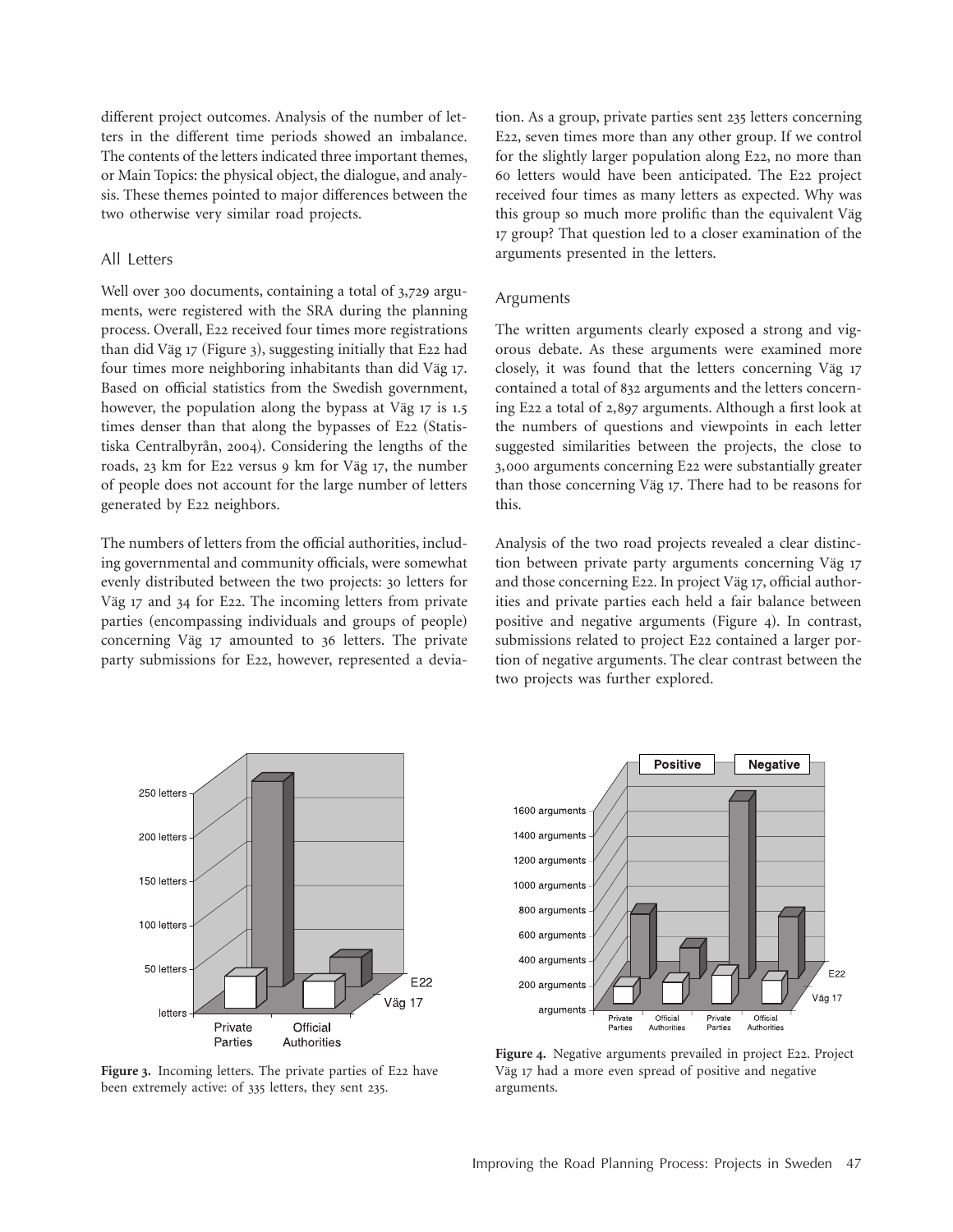For both road projects together, private parties produced more than twice as many negative arguments  $(1,404)$  as positive arguments  $(654)$ . The official authorities also used more negative  $(544)$  than positive  $(394)$  arguments. Concerning E22, arguments from official authorities ran almost twice as many negative  $(429)$  as positive  $(236)$ , whereas private parties sent 1,269 negative and 521 positive arguments. The NIMBY (Not in My Backyard) effect was evident, however; almost all positive arguments given by the private parties concerning E22 seemed to discuss positive effects of the road in potentially alternative locations. With respect to Väg 17, the official authorities delivered a fairly equal amount of negative  $(115)$  and positive  $(158)$  arguments; private parties gave 133 negative and 135 positive arguments. More analysis was warranted.

#### Main Topics in the Letters

The many arguments discussed in the letters could be combined into aspects and topics that helped identify connections between them (refer to Figure 2). Through this procedure, three main topics were clearly identifiable:

- Concerns about the *Physical Object*—the road and its surroundings, including the overall landscape, encompassing people's uses of the landscape and their need to find solutions to social issues that are dependent upon the lay of the land.
- Concerns about the *Dialogue*—the exchange of information between the SRA and others, including frequency of contacts, design, and wording of information.
- Concerns about the *Analysis*—comprehension of evaluations and syntheses conducted and presented by the project managers, as understood by laypeople.

All groups exhibited a genuine interest in the road projects. It is noteworthy, however, that so many letters contained remarks on the way the work had been carried out (Analysis, 63 arguments) and the way the dialogue had been conducted (Dialogue,  $74$  arguments), as compared to the appearance of the road itself (Physical Object,  $133$  arguments). High counts of negative comments on the SRA's dialogue and analysis were predominant in relation to project E22, where such comments were found in more than half of the submissions. Based on my observations, interviews, informal interactions with laypeople, and analysis of the letters, responses to the E22 project gave the obvious impression of irritation with the road project in general and with presented information in particular. The negative comments on dialogue and analysis raised an additional question: *Why* did these topics receive such negative criticism?

I started by looking at the physical object itself (the road and its surroundings) and then went on to consider the dialogue and analysis.

### Arguments Regarding the Topic "Physical Object" (Road and its Surroundings)

Most of the arguments on the "road" topic concerned ecology, encompassing the biological system of living creatures (frogs, bats, birds) and their surroundings. The visual landscape comprised the second most frequent position. The third most frequent argument regarding E22 was hydrology (encompassing surface and ground water) and, regarding Väg 17, accessibility (possibilities for persons to move around in a space or from one place to another). In both projects, arguments on law and pedagogy stirred the least interest. Comments concerning law include arguments resting on legal claims or stating that the law should provide a subject field; pedagogy refers to anything pertaining to education, either as a source of information and/or inspiration or as a place in which education is performed. No clear difference was found in the tone or type of concerns put forward in the letters concerning the two projects.

Because the composition of laypeople's concerns is one important factor when appointing people to project management, the arguments presented under the topic "Road and its Surroundings" were further analyzed. The arguments could, based on their affiliation, be assembled into groups or aspects. The aspects were used to identify argument frequency. Of the aspects, "landscape qualities and uses" was the largest group found. It encompassed 52% of all arguments. The arguments "land use"  $(5%)$  and "air and noise"  $(4\%)$  as environmental issues together made up 9%. "Social and recreational activities" were 11% and, as stated in the letters, dependent on the overall landscape context. "Continued work" was 8% and mainly mentioned in connection with the environment. In a broad sense, then, 80% of the arguments made environment and landscape the issue. Remaining were economy  $(6%)$ , and traffic, transportation, and technique  $(14%)$ , which together amounted to barely one-quarter of all arguments about the road. The numbers clearly pointed to the importance of management's environmental and landscape knowledge.

#### Arguments Regarding the "Dialogue" Topic

The topic "Dialogue" received a substantial number of arguments and was an interesting subject for analysis. With regard to dialogue, the major difference between the two projects was the number of incoming letters from private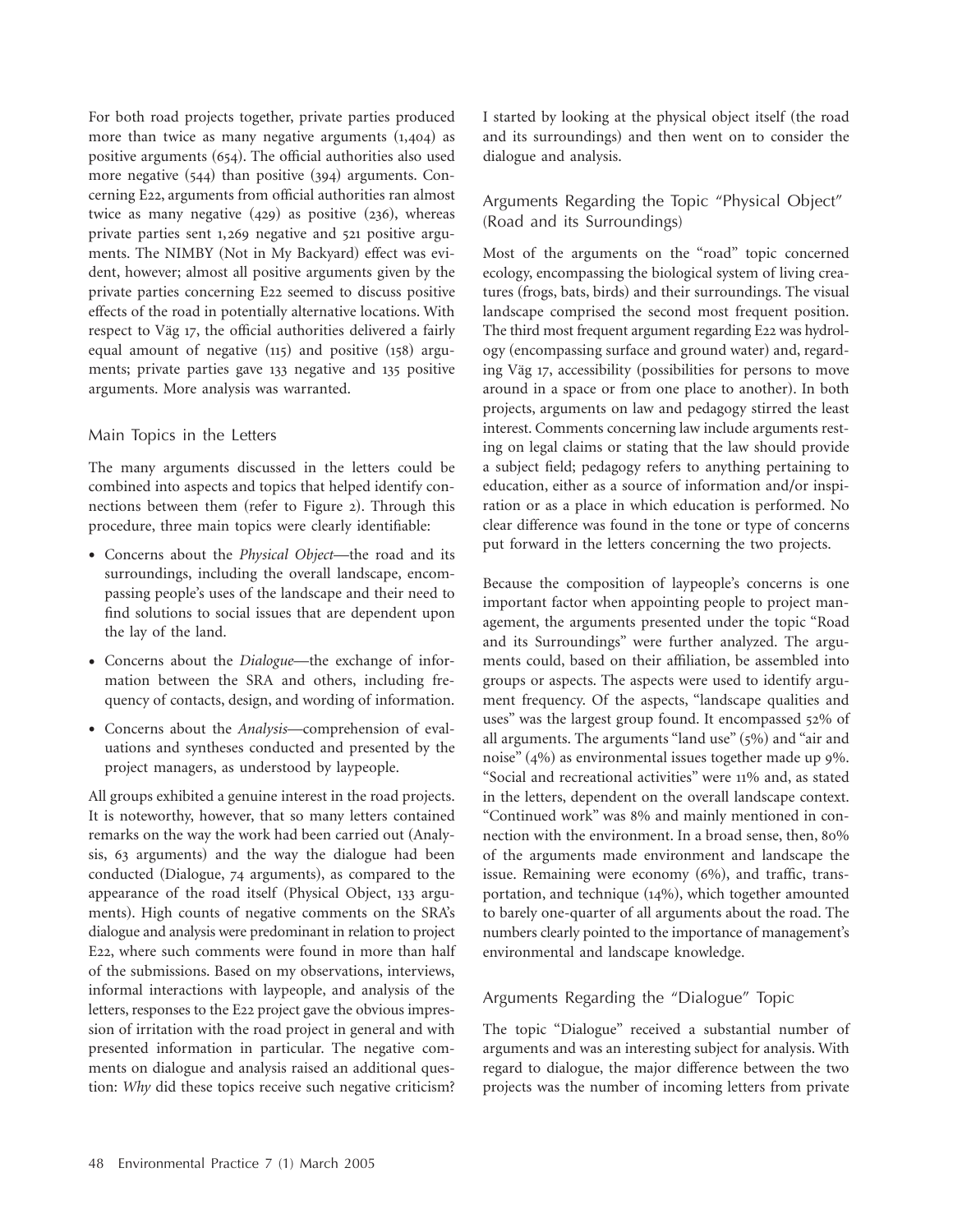

**Figure 5.** Letter exchange between the Swedish Road Administration (SRA) and private parties.

parties (Figure  $\frac{1}{2}$ ). This substantial divergence necessitated an examination of the nature of the correspondences, who sent the letters, why and when the letters were sent, and to whom.

For the Väg 17 project, twice as many items of correspondence were sent out from the SRA than came in during the prefeasibility phase. Most of the outgoing letters contained answers to questions, but for Väg 17 the earliest outgoing letters contained invitations to take part in the process and to submit comments on and concerns about the project. During the feasibility phase, almost three times more letters were registered incoming than outgoing. The final phase, from the start of the feasibility/EIR exhibition until its closing, yielded one and a half times as many incoming as outgoing letters. This distribution of letters seemed to mean that the manager of Väg 17, by inviting people's participation, had been able to keep correspondence down.

During the prefeasibility phase of E22, the records at the SRA showed that twice as many letters were received from private parties as were sent to all groups by the SRA. During the feasibility phase, almost six times more letters were registered incoming than outgoing. Following the feasibility/EIR exhibition, close to four times as many incoming letters as outgoing were registered. This disparate distribution of letters indicated that while the manager of Väg 17 handled his exchange of letters effectively, the manager of E22 generated an increasing amount of complaints and work.

Many submissions regarding E22 pointed to people feeling left out, especially due to incidents surrounding the *Intresse-* *gruppen*, a group formed in an attempt by an early project manager to involve the public. During an early public meeting, an announcement had been made to engage "active and interested villagers" (Vägverket Skåne, 1999). A group of laypeople present at this early meeting formed a special interest group that they called the *Intressegruppen*, which focused on the road project. The aim was for group members to receive and provide special information, thus acting as a link between the SRA and the townspeople. Unfortunately, it was later claimed in letters by other townspeople that information about the opportunity to take part in the group had been inadequate. It was apparently impossible to join the group once it had been formed; thus the group became a closed unit characterized by sadly lopsided recruitment, as most of its members came from the north side of the towns. The group therefore never came to be the positive feature it was originally intended to be. The information given at the meetings stayed within the group and was not presented to other members in the community. Accordingly, many townspeople were upset and the community split into several camps with different standpoints.

When interviewed, the E22 project manager indicated a desire to obtain laypeople's approval by asking them to submit their opinions in writing. At the same time, however, he also told people, "Due to orders from above, laypersons' viewpoints will be considered with the lowest priority after the government, the county administrative board, and the municipalities' standpoints have been considered" (translated by author). The statement meant that there would be little or no possibility for individual laypersons' points of views to be included in the road program; people were told to "get organized," because groups were to be considered before single individuals. All this made people feel confused and ignored: On the one hand, people were asked to take part and on the other, they felt they should not expect to be heard.

#### Arguments Regarding the "Analysis" Topic

The topic "Analysis" received a substantial number of arguments and was therefore itself an interesting topic for analysis. The topic contained 169 arguments (or  $23%$  of all arguments), very few of which  $(6)$  were positive. All positive feedback came from official authorities; private parties did not give any positive feedback.

The private parties' critiques of the analysis for E22 were heavy and were  $50\%$  of all negative arguments (see Figure 6). For Väg 17, arguments from private parties were fewer in number, with only 7% of all negative arguments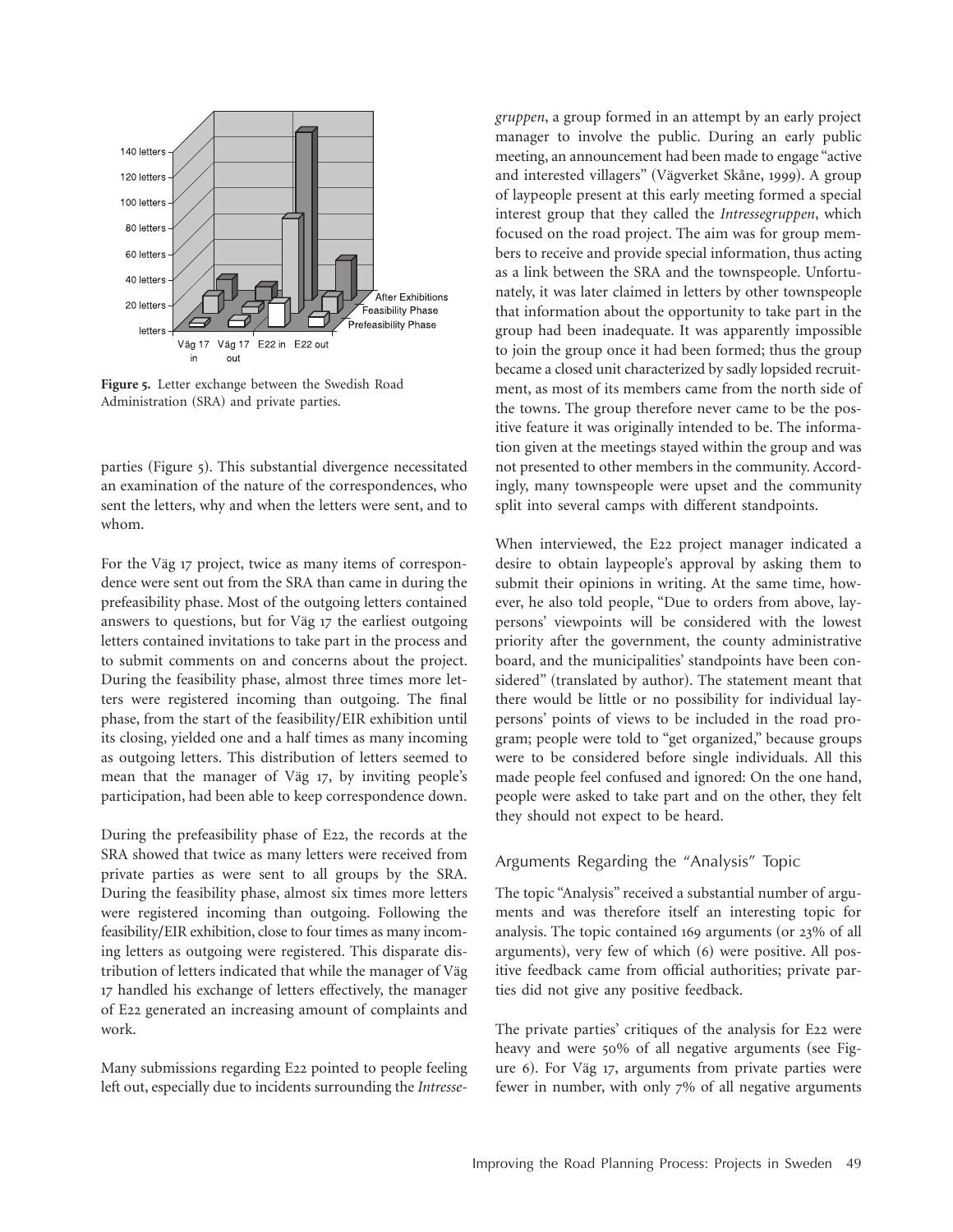

**Figure 6.** The "Analysis" topic of E22 received many more comments than that of Väg 17. Overall, most comments came from private parties, and all of those were negative.

focused on analysis. From state and local officials, Väg 17 and E22 received 20% and 23% of the negative comments, respectively.

Overall, E22 received seven times more negative complaints regarding the analysis as Väg 17. The dispersion between the numbers from local officials and private parties was similar, with 2.5 times more from laypeople in both projects.

Interestingly, over time, the two projects displayed diversified patterns. Only very few more negative statements were received from government and local officials concerning E22 than concerning Väg 17, but E22 received most of its negative comments in the latest stage, after the exhibition of the documents and the EIR, whereas Väg 17 received its largest number at the beginning of the project. For Väg 17, a look across the different phases shows that the proportions of negative critique of the analysis changed for the better, whereas for E22 the change over time was for the worse. It seems as though the project manager of Väg 17 responded to early critique from the authorities, taking that critique in and correcting his analysis. Recognition of the increased negativity toward E22 on the part of laypeople is key to discussing ways of improving the process.

#### Summary of Results

The correspondence relating to the two road projects showed different patterns. Väg 17's manager was able to win the laypeople's approval by inviting early participation. He also received heavy critique from local officials on the analytical work in the prefeasibility phase and took note of this, thus receiving their approval during later phases. The manager of E22 formed the closed and lopsided *Intressegruppen* and told laypeople there was little chance that their arguments would have any bearing on the project. Consequently, a flood of letters and negative arguments hit the E22 project.

# **Discussion**

The study of the acceptance process revealed important differences between the projects. The analysis shows great discrepancies, both in the numbers of letters and in the development of the arguments. Over time, the number of negative arguments concerning E22 showed an increasing opposition on the part of the laypeople. Project Väg 17 apparently achieved better acceptance, as the number of negative arguments did not escalate over time. Factors found to underlie acceptance included communication pertaining to the project and its handling, along with people's actual feelings.

#### The Acceptance Process in General

When Righter (2002) defines *landscape*, he starts by commenting on the human relationship to it: "Human beings are sensitive to landscapes." And Schwahn (2002) reports that people have an inner and personal image of their homeland (local landscape) and that that image is at risk when major projects are planned. He adds that anxiety is easily evoked among the general public when it faces rapid changes in the landscape and that developers must deal with this most important problem of overcoming that anxiety. Given people's images of and sensitivities to landscape, it follows that in trying to achieve acceptance for landscape changes, it is not enough merely to follow the law, make documentation available to the public, and hold public meetings: it is also necessary for managers to acknowledge people's feelings by including them in the planning phases.

Righter (2002) also has argued that "landscape architects must employ their skills in seeking compatibility between nature and technology, while the engineer must create designs which [sic] are reliable." Righter's argument has merit—road planning and design compatibility must be sought—but we also need to *show* our landscape architectural ability to all involved; otherwise, our fellow human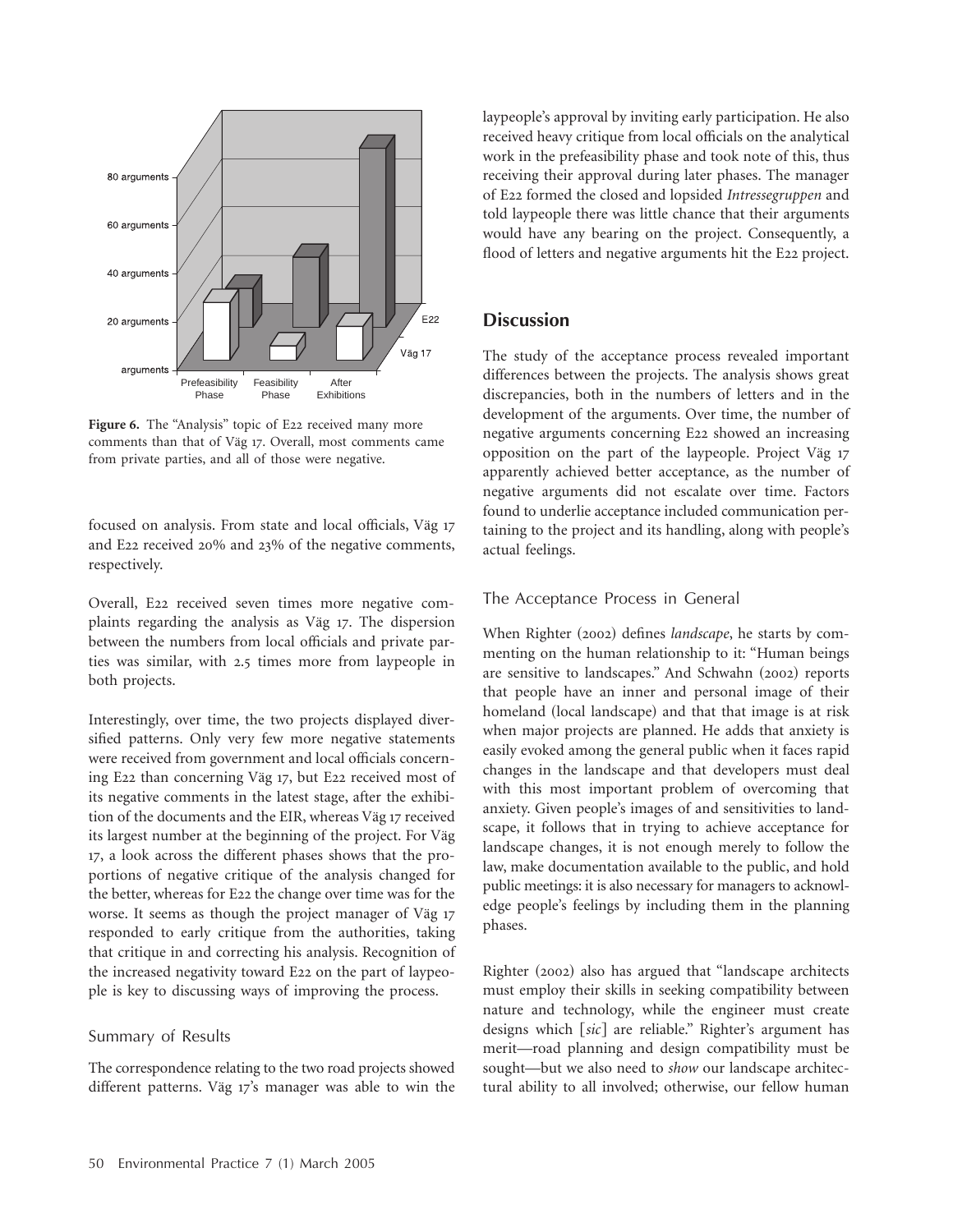beings will not appreciate that we are indeed caring for *their* landscapes.

The human aspect of landscape represents not only what we as professionals see as beneficial for society but also the need to ensure the existence of spaces and places for all individual needs, as has been explored by Grahn (1991), among others (Grahn and Stigsdotter, 2003). It is often the case that both individuals and groups are somehow adversely affected by the new placement of, for example, a road. Typically, those who profit from a project are not the same individuals as those who suffer from it (Schwahn, 2002). Schwahn's statement is in good accordance with the two studied road projects reported here. For example, people living close to a new road may not necessarily use it, but may instead have to give up values such as peace and quiet or easy access to their property. There are ways to make as many people as possible come to understand and accept the project, however (National Research Council, 1989; Palm and Windahl, 1996). My belief is that by showing quality of workmanship and by ensuring open communication regarding that work, it is possible to reach stakeholders at the most important levels.

#### The Communication Process

Working to counteract the *angst* of losing valued landscapes, a way chosen by the manager of Väg 17, was an example of good communication. The way in which actual communication is realized may vary, depending on the desired outcome. Palm and Windahl (1996) present a possible three-step process. First, managers may simply spread information in oral, written, or picture form, as in the documents that included the EIR. Second, managers may expect to affect the receiver of the message—thus, contact has been established, allowing the public to express their opinions. Third, managers may wish to establish two-way communication in which they give and take information (Palm and Windahl, 1996), providing honest responses to all factual arguments (US Department of Energy, 1998). According to these definitions, E22 reached the second level but was not successful at reaching the third, whereas Väg 17 successfully reached the third level.

For communication of planning projects to be successful, the amount as well as the accuracy of information conveyed must increase over time. Successful communication also means making stakeholders feel adequately informed within the limits of available knowledge. But even good communication cannot ensure total agreement, as people do not share the same interests and values (National Research Council, 1989). Examples were found in E22, where people would argue about the same benefits from opposite locations of the new road. Successful communication with those involved should be considered achieved when managers have raised the level of understanding of relevant issues or actions, when they have adequately informed involved parties within the limits of available knowledge, and when such parties are satisfied with project communication (National Research Council, 1989). Communicative rationality aims at achieving consensus by vigorous exchange of opinions with all affected by the project (Dayton, 2002). For managers to reach consensus in communication, all issues considered as belonging to the project by the affected public or by officials have to be included and answered.

Conducting research with people is a key to inclusion (McClintock, Isonand, and Armson, 2003). The present study shows that in project Väg 17 the planning process was facilitated by the project manager's openness to twoway information even in the beginning phases of the prefeasibility stage. The E22 managers did not grasp that opportunity, causing communication problems that proved hard to repair later on.

### Why Citizens Felt the Way They Did

The ultimate goal of public involvement should be successful project implementation that engages the public, listens to stakeholder concerns, and is responsive to such concerns. . . . If there is a perception that decisions have not been made objectively, and without a reasonable degree of public input, projects may be blocked politically or experience legal challenges. (Zang, 2003)

At the time of this writing, political blockage has stopped the less successful project E22, where many laypeople expressed the feeling they had not been listened to, but project Väg 17 has been cleared to continue.

In Sweden, but using a tactic also recommended by others, e.g., the US Department of Energy (1998), the manager of Väg 17 asked people at the very beginning of the project to provide facts and comments that he could use in his investigation. The results show that by being invited to participate, people were made to feel a part of the project. Based on the information given to them, they knew how the project was to be carried out and how the project leader would be handling and using the information provided by various parties. Such early communication made people feel at ease with the project, minimizing their need to submit opposing opinions.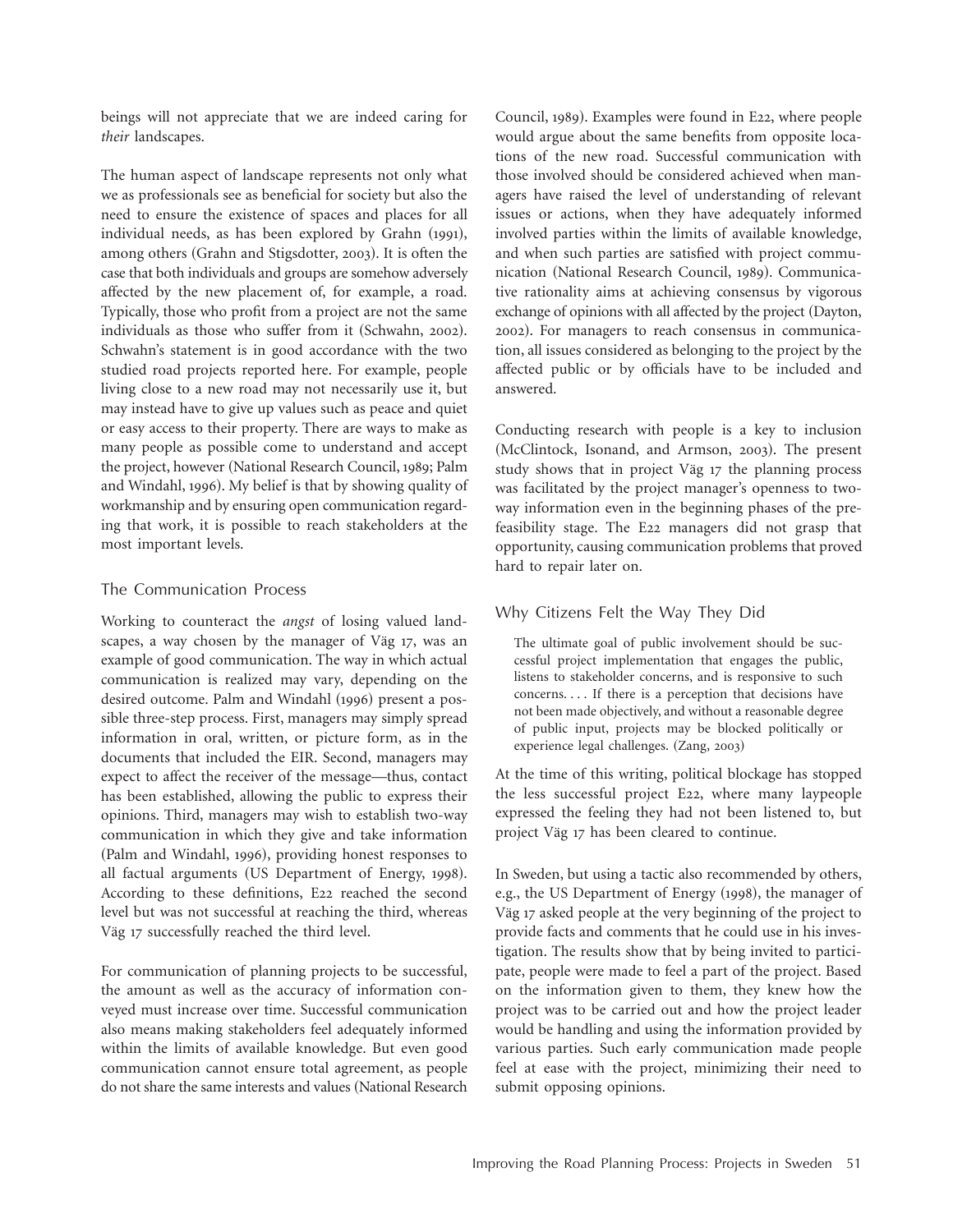Concerning the E22 project, those affected had quite a different view. The officers in charge invited them to put their opinions down on paper, only to subsequently ignore their statements. Formation of the *Intressegruppen* was obviously most upsetting to the general public, as it did not constitute a forum in which they could speak, impeding true two-way communication.

# Limitations and Future Research

The focus of the current study has been solely on the behavior of two project managers and their stakeholders. A related study shows the project managers' and the consultants' very different approaches in the two studied projects, a fact that may also explain some of the differences between the general public's reactions to the two projects in question (Hylmö and Skärbäck, in review).

It is important to recognize the limited generalizability of any conclusions based on two case studies, particularly because both projects were located in only one of seven regions under the Swedish Road Administration. It would be valuable to study the extent to which the project made use of existing research and recommendations.

Newspapers and rumors may have discussed the road projects long before the official projects started. Such early pre-project information, of course, may have had a bearing on people's reactions. It would therefore be interesting to study how such information affected the beginnings of the two studied projects and, in turn, the findings of this study.

# **Improvement of the Acceptance Process**

The present study has shown that, by handling external questions among the general public swiftly, proficiently, and with empathy, the Swedish Road Administration's time involvement can potentially decrease. The public needs time to develop acceptance of proposals and implementations of new projects. Early invitations to participate in the decision-making process will help involved parties achieve acceptance and will most likely reduce the time spent by SRA personnel and their consultants.

An early invitation to the public to engage in two-way communication is beneficial, but follow-up must be continuous. Merely giving out information is not enough and does not satisfy public expectations.

Another significant conclusion of this study is that it is important to recognize the wide-ranging roles of project management. Project leaders must be assertive and understanding of the individual needs of the public. Further, because landscape plays such an important role in the eyes of the public, project leaders must have a genuine understanding of various environmental and landscape issues. Such a broad understanding includes mastering the communication of all issues that emerge between people and the landscape. It is important for stakeholders to feel that their viewpoints have been heard and that their concerns have received attention. Such feelings build confidence and pave the way for acceptance of the project. In short, taking in and showing appreciation for people's statements during the earliest stages of the planning process will facilitate acceptance and contribute to smooth running of the future project, including a reduction in the time spent on the project itself.

# **Acknowledgments**

This research was funded by the Royal Swedish Academy of Engineering Sciences and the Swedish Road Administration. The author is grateful for the scientific support of Professor Erik Skärbäck and the Department of Landscape Planning at Alnarp, Sweden, and also for the science writing support of Annika Hylmö, PhD, Loyola Marymount University, Los Angeles, California. I also thank Karen Williams, M.Sc., of Pronuncia Konsult HB for reviewing a preliminary draft of the manuscript.

# **References**

Dayton, D. 2002. Evaluating Environmental Impact Statements as Communicative Action. *Journal of Business and Technical Communication*  $16(4):355-405.$ 

Dittmar, H. 2000. *Interest Based Convening: Toward Participatory Decision Making in Transportation Investment*. http://www.transact.org/report. Accessed November 9, 2004.

Emanuelsson, U., C. Bergendorff, B. Carlsson, N. Lewanand, and O. Nordell. 1985. *Det Skånska Kulturlandskapet [The Cultural Landscape of Scania]*. Bokförlaget Signum, Lund, 248 pp.

Grahn, P. 1991. *Om Parkers Betydelse [On the Significance of Parks]* (PhD dissertation). Sveriges Lantbruksuniversitet, Alnarp, 410 pp.

Grahn, P., and U. A. Stigsdotter. 2003. Landscape Planning and Stress. *Urban Forestry and Urban Greening*  $2(1):1-18$ .

Hylmö, K., and E. Skärbäck. In review. What Constitutes a Good Environmental Impact Report: A Case Study of Analysis and Transparency to Build Confidence in Two Road Projects.

McClintock, D., R. Isonand, and R. Armson. 2003. Metaphors for Reflecting on Research Practice: Researching with People. *Journal of Environmental Planning and Management* 46(5):715–731.

National Research Council. 1989. *Improving Risk Communication*. National Academy Press, Washington, DC, 331 pp.